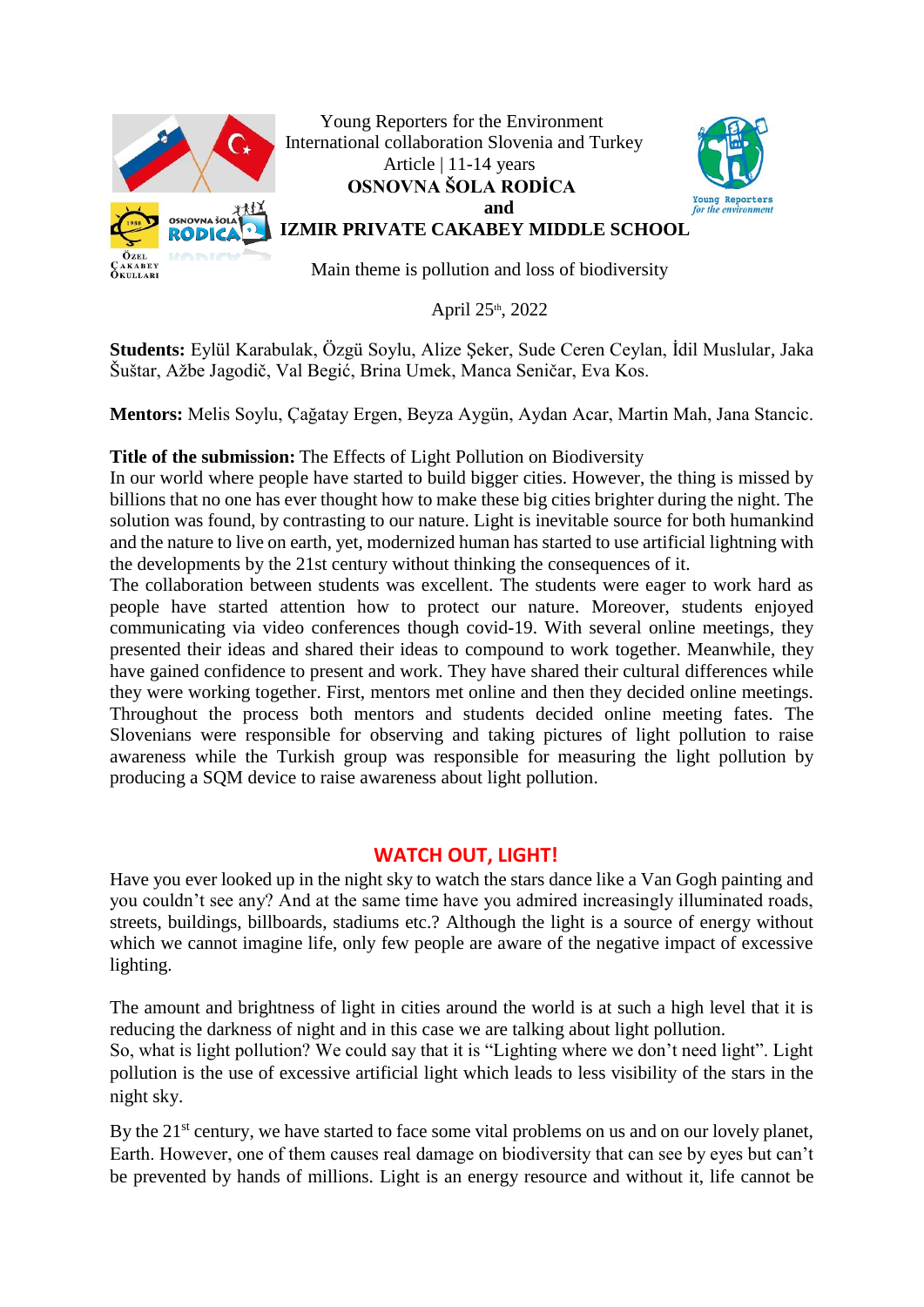considered. Today, light is seen as a pollution agent which destroys the photoperiodism of the plants and animals which have been adapted to city ambience by stressing them. Especially in developed countries, it has even reached a level that could threat astronomy observatories as well as our beloved environment. Thus, many countries are trying to take legal actions to reduce the light pollution.

There are several different ways to cause light pollution, but here are some of them:

- The use of strong and colorful lights
- External reflection of lights used in home lighting
- Visual light shows
- Non-professional lighting of streets
- The increasing number of light sources

The artificial sky brightness prevents citizens from watching the sky and amateur astronomers from watching celestial objects with their special tools.

Unfortunately, the negative effects of light pollution on human health were not known until yesterday, but when some sensitive scientists conducted research, they encountered a thing that extremely threatens human health. When people live in



**Image 1.** Two cities in Turkey during the night

environments with intense light pollution, they experienced strong headache, excessive anxiety, and their blood pressure increased. Light pollution also causes the signs of many psychological problems. Quality sleep is extremely important, especially for elderly people, which is only possible in complete darkness. At night, the hormone melatonin is formed in the human body, which has a significant impact on our health.

The electronics industry is becoming increasingly aware of this fact, as electronic devices already have a software for blue light filters and applications have a dark mode. Melatonin deficiency is also manifested by insomnia, which is one of the major causes of diabetes, and depression.

Lots of insects, birds, bats, etc. orients itself to natural night lights such as the moon and the stars. Artificial lights, however, obstruct their path and thus disable their natural life. For example, many insects actively congregate around light sources until they die of exhaustion. The loss of darkness has a potentially important, almost completely neglected, impact on biodiversity and coupled natural–social systems. Thus, we see an urgent need to prioritize research, and to inform policy development and strategic planning. It is known that animal species located in cities are also extremely affected by light pollution. For instance, Caretta Carettas mistake artificial light as moonlight. They swim towards the light and get away from the sea. All kinds of noise, artificial lighting and human activities frighten the young animals and cause them to get away from the water. It causes plants to engage in such untimely movements since light sources change the temperature of the air.

Most plants need light to grow. Green plants also need light for the process of photosynthesis. Light affects the activities of plants. Some implications are already known about the impact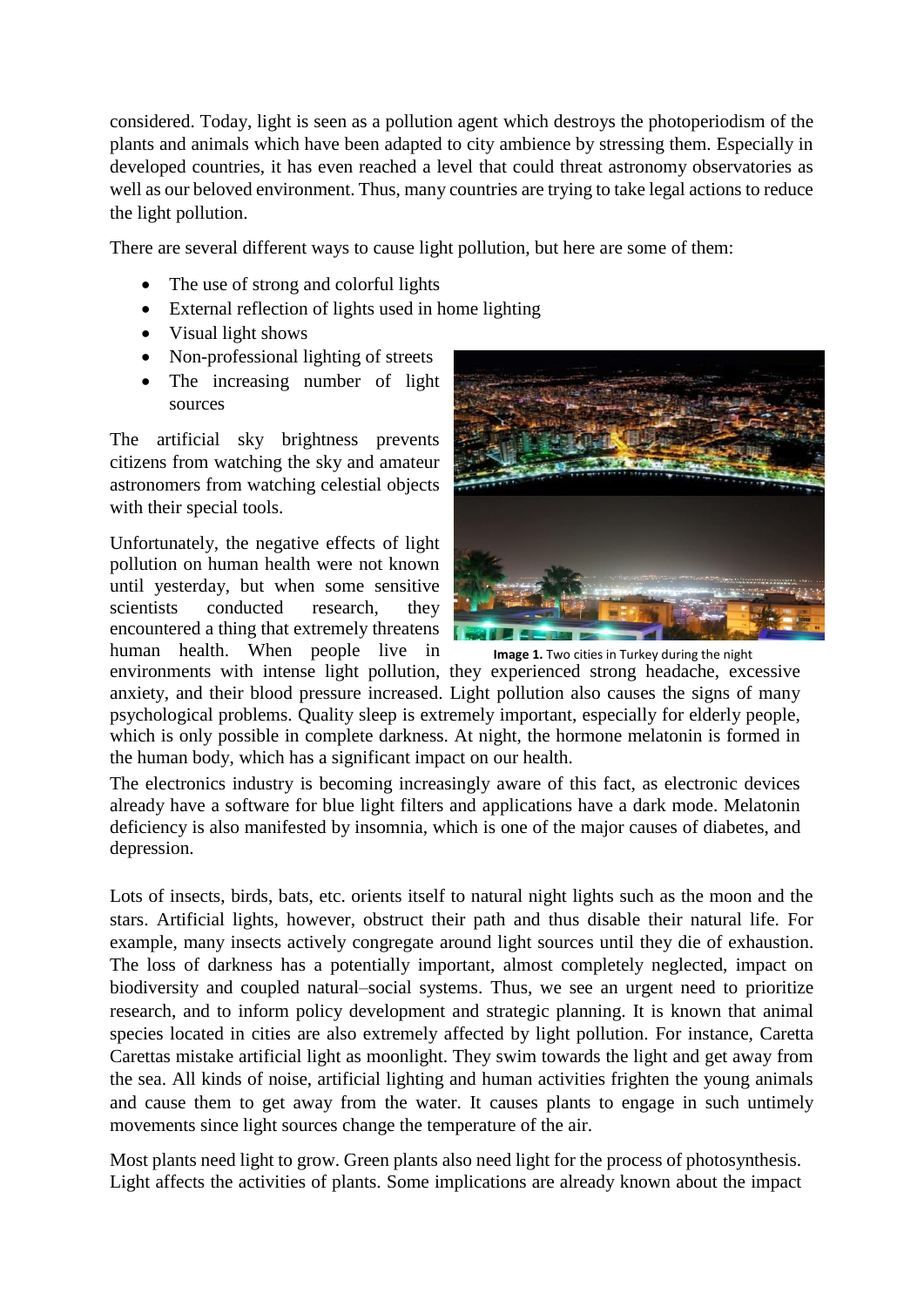of light pollution on plants. In winter, deciduous trees lose their leaves. However, leaves that are exposed to excessive artificial light do not fall off, as photosynthesis is constantly carried out in them. This causes the plant to freeze in winter.



Slovenia has the highest light pollution in larger cities such as Ljubljana and its surroundings (which also includes Domžale), Koper, Nova Gorica, Maribor, Kranj, Celje, Velenje, Ptuj and Murska Sobota. Photos show a comparison of the southern part of the night sky with the constellation Orion, namely from the vicinity of Domžale, where light pollution is high.

**Image 2.** Slovenia during the night

To sum up, there are so many negative impacts of light pollution on our life and nature, but how can we prevent this and find better solutions?

At night, the biggest light pollutants are non-ecological lights. As one of many solutions, Francisco Silva, an astronomer from NASA, suggested "In the local level, you can raise awareness by talking to your local astronomy groups, going to the universities. This is directly affecting animals, humans, plants." Also, he added "I don't have any problems if you want to have a beautiful billboard full of light during the day." More, light pollution can be reduced by using ecological lamps. These types of lights have yellow and red spectrum of light, do not glow in the UV spectrum and are airtight. This prevents insects from getting caught in them. If people were to limit the use of artificial light in larger cities in general, they could reduce energy consumption. According to Oğuzhan Köse "Because Street lightings, road lightings are under control of municipalities, we should work with the government organs." Even if we know the solutions that would help reduce light pollution, this is not enough, as we must also strive for effective control of light pollution and compliance with the measures prescribed by experts in this field. No one is safe in this pollution; we should consistently take care of our surroundings.



**Image 3.** From a mutual online meeting